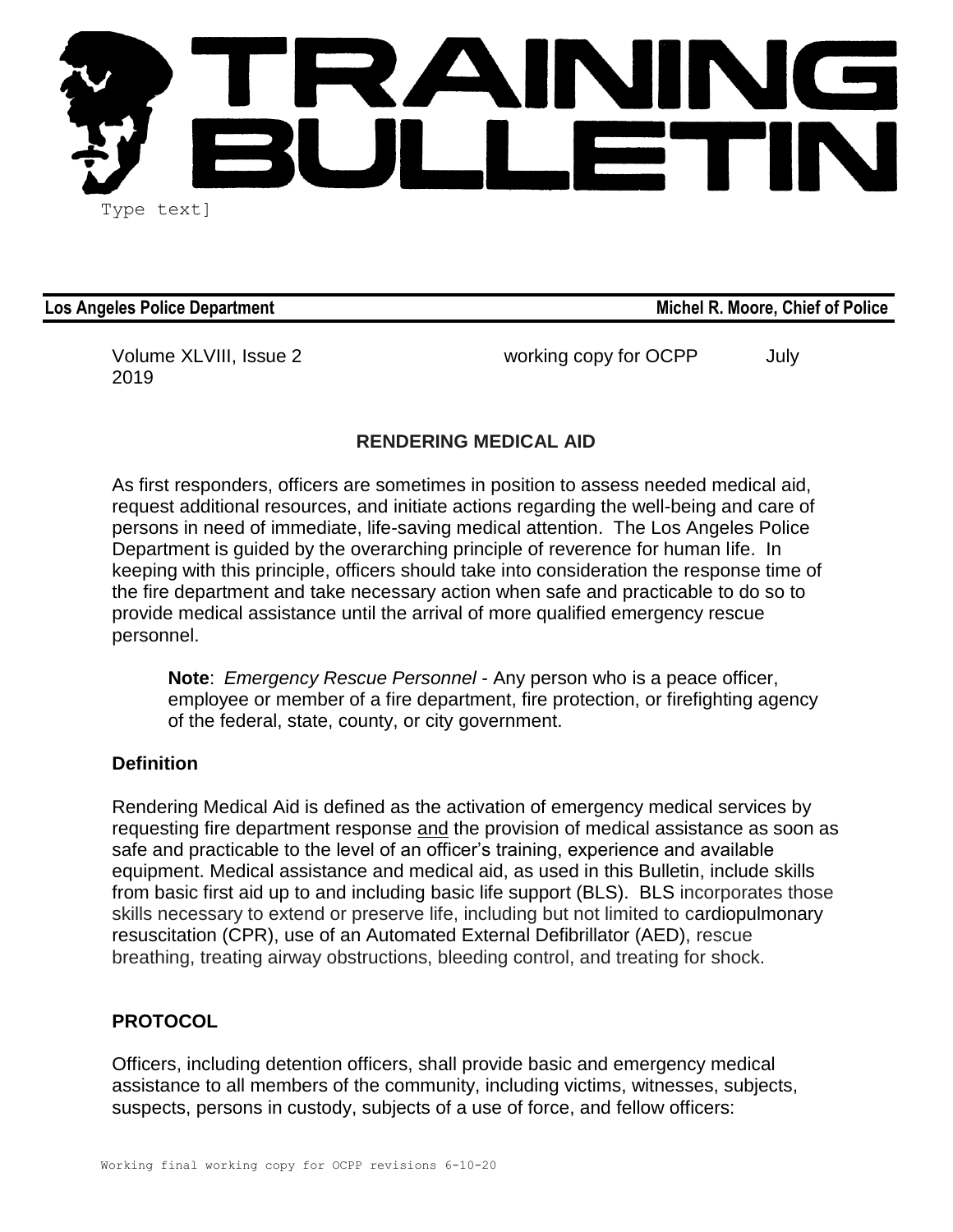## Rendering Medical Aid Page 2

- To the extent of the officer's training and experience in first aid/CPR/AED; **and;**
- To the level of equipment available to an officer at the time assistance is needed. Available equipment includes personal protective equipment (PPE) which is necessary to avoid direct contact with bloodborne pathogens and other bodily fluids.

*Officers should only render aid when it is safe and practicable to do so*. Examples of an unsafe scene, or when aid would not be practicable, are:

- An ongoing tactical situation that would put officers in harm's way;
- During a natural disaster which creates an unsafe environment; and,
- During or directly after a traumatic incident in which the officer's mindset or physiological condition are not conducive to rendering medical aid (e.g. substantially involved in an officer-involved shooting).

# **Duty to Continue Care**

Once officers initiate medical assistance, they must continue until one of the following occurs:

- Environmental hazards endanger the officer or the scene becomes unsafe; or
- The officer is relieved by an equally or higher medically trained person;
- The officer becomes too exhausted to continue;
- The person receiving assistance expressly withdraws medical consent;
- The officer reasonably believes the person receiving assistance has died; or,
- The person receiving assistance responds positively to medical assistance and the officer reasonably believes further medical assistance is not needed.

**Note:** To give or deny medical consent, an officer must reasonably believe the person receiving assistance has the present ability to knowingly give consent.

### **Implied Consent**

There is an assumption that an unconscious or confused person would consent to receiving emergency medical services if that person were able to do so. Officers should operate under this assumption unless a person is able to communicate and explicitly denies medical aid.

Emergency rescue personnel have a responsibility to administer emergency medical services under implied consent whenever an officer reasonably believes a person is:

- Unconscious;
- In an altered mental state due to injury, alcohol, drugs, etc.;
- Incapable of giving consent due to a developmental, emotional or mental disability; or,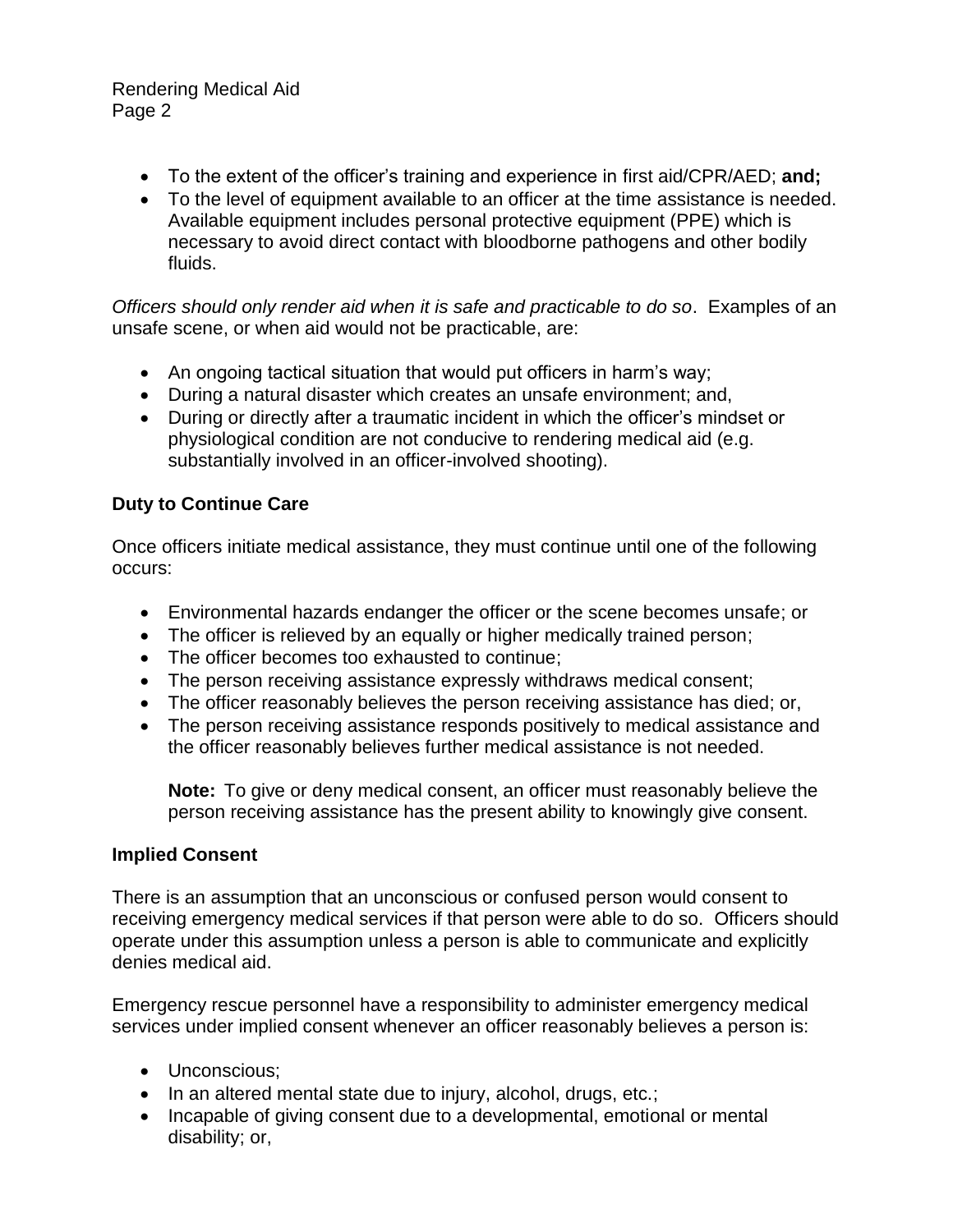### Rendering Medical Aid Page 3

• A juvenile, and the parent or guardian is not present.

## **Express Consent**

Officers should clearly identify themselves and ask for consent to administer emergency medical aid. Consent (i.e., permission) must be obtained from the ill or injured person before providing emergency medical aid. For the recipient to give lawful consent, the officer must reasonably believe the ill or injured person is:

- Conscious and oriented;
- Mentally competent enough to make rational decisions regarding his/her well-being; and,
- Eighteen years or older, or an emancipated minor.

## **Refusal**

A conscious and apparently competent adult has the right to refuse any emergency medical services offered by emergency rescue personnel.

### **Documentation**

Normally, the rendering of medical aid by officers, or a subject's refusal of medical aid, will be documented via fire department personnel or recorded on Body Worn Video or Digital In-Car Video. If no separate documentation or recording exists, officers should document the circumstances and the basis for their decision to treat the person on the employee's applicable daily report, e.g., Computer Aided Dispatch Summary Report.

### **Immunity from Liability**

California Health and Safety Code Sections 1799.102-107 state, in part, that emergency rescue personnel qualify for immunity from liability from civil damages for any injury caused by an action taken when providing emergency medical services under certain specified conditions.

California Peace Officer Standards and Training (POST) interprets the law by stating that to be protected from civil liability, emergency rescue personnel must:

- Act within the scope of their employment;
- Act in good faith; and,
- Provide a standard of care that is within the scope of their training and specific agency policy.

# **SUPERVISOR'S RESPONSIBILITIES**

Supervisors should ensure that medical assistance has been initiated under the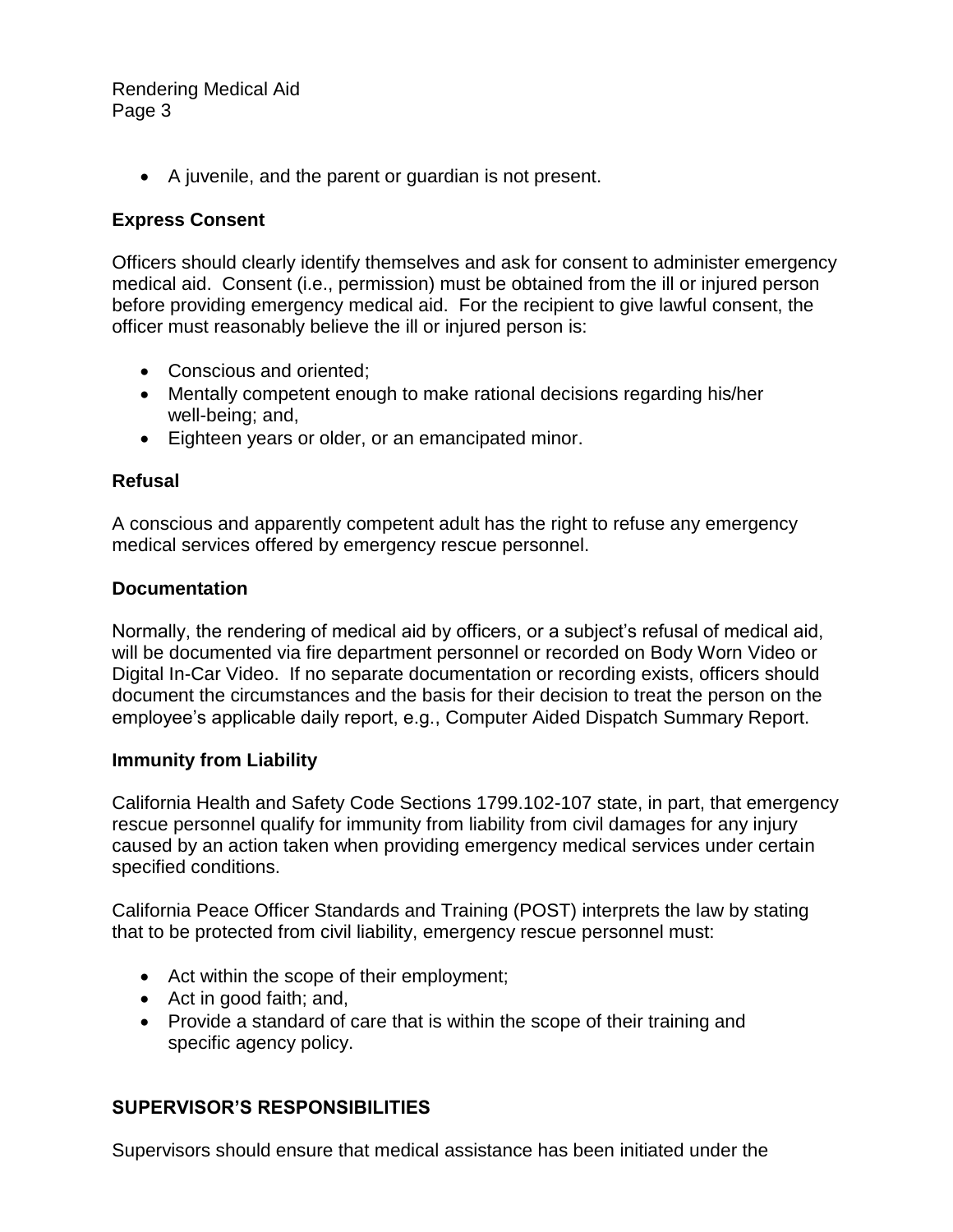Rendering Medical Aid Page 4

guidelines of this Bulletin and that fire department response has been requested in accordance with existing Department policy and procedure. **COMMANDING OFFICER'S RESPONSIBILITIES**

Commanding officers are responsible for ensuring that officers under their command are equipped with all Department-issued equipment related to personal protection and First Aid/CPR/AED. Commanding officers shall ensure that employees submit an Employee's Report, Form 15.7, documenting what happened to the used, damaged or missing equipment and what replacement items are needed and that the documentation is retained by the on-duty kit room officer. Replacement items should be obtained through Supply Division via a Supply Order Form, 15.11.00.

## **CONCLUSION**

The Department's principle of reverence for human life dictates that our officers initiate actions for the well-being and care of persons needing immediate, life-saving medical attention. The Department's commitment to the communities we serve embodies not only providing professional policing services, but also providing medical assistance until the arrival of more qualified emergency rescue personnel.

Field Training Services Unit Police Training and Education

DISTRIBUTION "A"

Attachment: Definitions